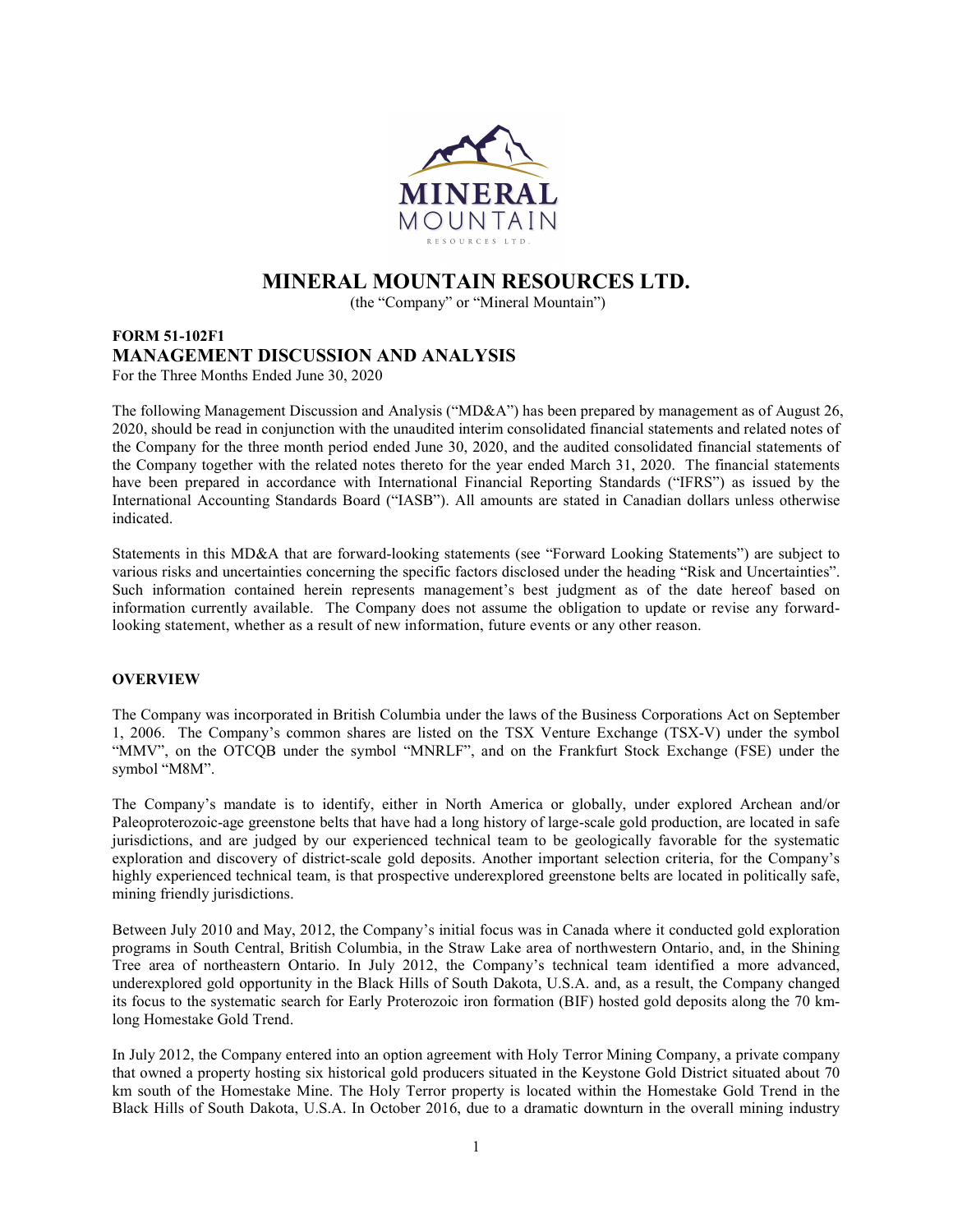making it difficult to raise exploration funds, the Company terminated the Holy Terror Option Agreement and began to focus on the Rochford Gold District, situated along the Homestake Gold Trend 26 km south of the Homestake Mine and 38 km north-northeast of the Holy Terror Project. In all three areas, Homestake Mine, Rochford and Holy Terror, hydrothermal gold mineralization is hosted exclusively in altered and sheared iron formation and produced preferentially from fold structures locally known at the Homestake Mine as "Ledges". Beginning in the fall of 2012, the Company began a program of considerable land consolidation in the Rochford Gold District, by physical claim staking and by mineral property purchases. Coincidentally, the Company systematically acquired a large-scale comprehensive database for the entire Rochford District from 2013 to 2016. In early 2013, the Company completed a high resolution airborne EM and Mag survey (HeliTEM) covering the Company's entire Rochford area land package totaling over 7,500 acres and covering over 30 sq. mi.. Based on the Company's research and it's comprehensive database, Mineral Mountain's technical team concluded that the Rochford District had geological characteristics that were similar to the Homestake Mine host rocks and was vastly under-explored employing modern technology. Following 3D modelling of the Company's airborne survey, three unusually large magnetic bodies associated with gold-hosted banded iron fromation (BIF) were highlighted trending through the Rochford District. Each of the three magnetic bodies were considered to be potential sizeable Homestake-style gold targets. The largest magnetic body of the three coincided with the Standby Mine which occurs in a folded plunging syncline. The intersection of the regional structure, the Homestake Gold Trend, and the highly deformed and hydrothermally altered iron formation unit hosting the Standby Mine deposit was interpreted to be a strong Homestake-style gold target that warranted a core drilling program. A 9-hole Phase 1 drilling program totaling 2,937 meters was completed between February, 2018 and October, 2018. Eight of the nine drill holes intersected Homestake-style gold mineralization across widths of up to 30 meters within the East Limb Structure (Standby Shear Zone) to a vertical depth of 500 meters.

Between October 2019 and March, 2020, the Company completed a 7-hole Phase 2 drill program totaling 2,551.35 meters. In September 2019, the Company exercised it's option to purchase the Standby Mine patents by making the final option payment and now owns 100% of the property subject to a 2% NSR.

On March 30, 2020, the Company announced its COVID-19 initiatives that the Company is complying with governmental orders and advice, and internal company protocols on travel restrictions, social distancing, and allowable business activities during the ongoing COVID-19 pandemic in order to keep Company personnel, contractors and local community contacts safe during this uncertain period. Management will continue to assess the timing of when active drilling and fieldwork can be resumed. Currently, all Company personnel are working remotely but in regular voice and data communications as the Company progresses the compilation and targeting.

Subsequent to June 30, 2020, the Company issued 75,000 common shares at \$0.25 per share upon the exercise of warrants for proceeds of \$18,750. The Company received \$200,000 pursuant to a private placement at \$0.30 per unit. Each unit consists of one common share and one share purchase warrant exercisable at \$0.40 per warrant share for a period of one year.

#### Standby Gold Project (2012 –2020)

### Note: In previous management discussions and analysis, the Standby Gold Project was previously referred to as the "Rochford Gold Project" or "Rochford Project". The project name was changed to avoid confusion with the Rochford Gold District.

As part of the Company's extensive research and geological assessment of the local area's unique gold potential along the Homestake Gold Corridor, the Company's technical team identified the Rochford Gold District in late 2012 to be a highly prospective, under-explored Paleoproterozoic greenstone belt that, based on recent studies, was considered to have the strong potential to discover other Homestake-style gold hosted iron formation deposits. While conducting field traverses in the Rochford area, the team found that, due to the downturn in the mining industry, a number of past gold producers were open for claim staking and, as a result, a contiguous segment of the Homestake Gold Corridor hosting several historical small high grade gold producers were consolidated by Mineral Mountain. In all, over 7,500 acres were staked as unpatented mineral claims by the Company in the Rochford District and an Option to Purchase the Standby Mine patents was made.

The Rochford Gold District is located 27 kilometers (16 miles) south of the Homestake Mine and is situated along the northwest-southeast trending Homestake Gold Trend which has been traced by mapping for about 70 km (44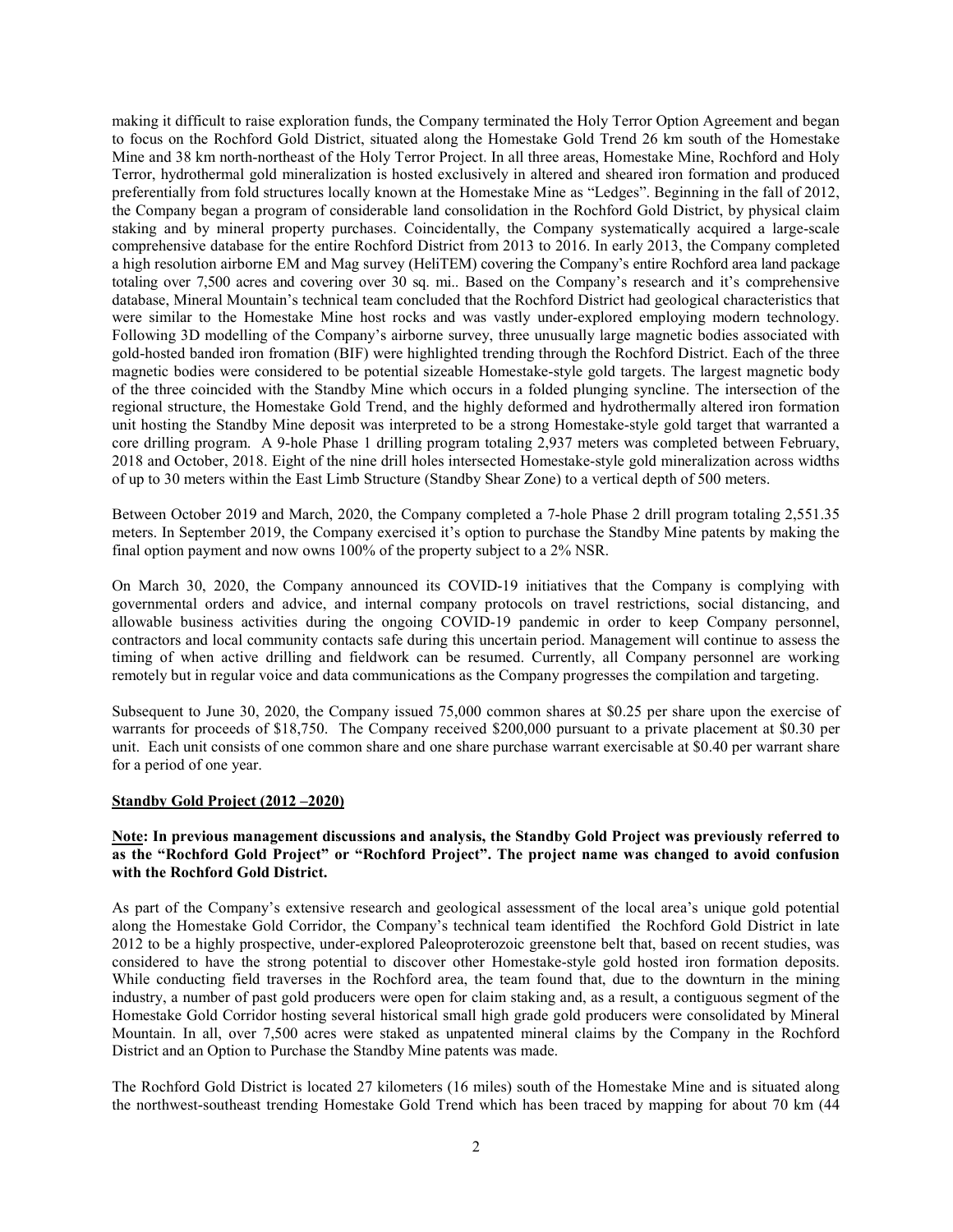miles) in length. Consistent with the Company's mandate, the Rochford District was determined to have a remarkably similar geological environment to the Homestake Mine area. Through due diligence by the Company's technical team, it was determined that the Rochford Gold District had not been the focus of systematic exploration by either major gold producers or by junior mining companies since 1997. In fact, the most serious exploration for gold occurred between 1986 and 1989. Historically, land tenure in the area was fragmented with multiple property owners and, as a result, was never consolidated by past explorers. During the last positive gold cycle the mining industry experienced between 2004 and 2010, exploration in the Rochford District was sporadic and not concentrated. As a result, compared to other global prospective greenstone belts, this district remained largely under-explored primarily because modern exploration techniques, in general, were not employed along the Homestake Gold Trend.

In the fall of 2012 and early 2013, the Company began an aggressive program of land consolidation in the Rochford District initially acquiring, by professional claim staking, a total of 289 unpatented mineral claims covering a number of historical gold producers associated with folded banded iron formation (BIF). Subsequently, in February 2013, the Company conducted a low level, high resolution helicopter-borne HeliTEM magnetic and electromagnetic survey covering a 30 sq. km area encompassing the Company's 289 unpatented mineral claims and a broader area covering the most prospective portion of the Rochford greenstone belt. The survey was able to trace multiple subparallel bands of iron formation, similar to those hosting the Homestake Mine (which produced over 43 million ounces of gold over a 125 year-period) trending through the project area in a northeast southwest direction, some of which were not exposed on surface.

Following a field assessment of the airborne magnetic and electromagnetic trends and a search of the local mineral titles and ownership, the Company launched an aggressive program of additional land consolidation, entering into an option to purchase agreement for the historical Standby Mine patents and acquiring the most comprehensive database ever assembled for the Rochford Gold District. With the discovery of the Homestake Mine in 1875, a major staking rush took place along the entire Homestake Gold Trend, a distance of approximately 70 kms. The Rochford Gold District was blanketed by multiple land holders and ownership along the belt was very fragmented. Beginning in late 2012, the Company, for the first time, consolidated the most prospective land and mineral rights in the Rochford District and assembled the comprehensive database assembled for the Rochford District. The database included historical diamond drilling completed by six major gold companies estimated to exceed \$US 20 million in historical exploration costs.

On March 1, 2016, the Company announced the purchase of two (2) strategically located gold properties totaling 19 unpatented lode mineral claims totaling 380 acres (152 hectares) from BHB Partners, the South Standby and the Cochrane South properties. As well, the Company assembled a comprehensive database consisting of over \$US 20 million in historical exploration costs completed by six major gold companies. On June 22, 2016, the Company staked an additional 37 unpatented lode mineral claims totaling 606 acres (242 hectares) south of the South Standby property acquired from BHB Partners. The claims were staked to provide better coverage along the 5.5 km long Standby-South Standby-Lookout Mine structural corridor. On September 2, 2016, the Company signed an Option to Purchase agreement on the historical Standby Mine property consisting of nine (9) contiguous patent claims totaling 67.45 acres (27 hectares). In September 2019, the Company completed the Option to Purchase Agreement thus owning 100% of the Standby patents. In October 2016, the Company purchased a proprietary digital database generated from core diamond drilling that was conducted by Homestake Mining Company between 1967 and 1988, and never before released to the public. The proprietary digital database consisted of  $\overline{7}1$  diamond drill holes totaling 22,393 meters of which 17 holes totaling 14,723 meters were drilled on the Standby Mine Property.

Between the period from January to June 30, 2017, the Company engaged the services of Earthscan Geoscience, a consulting group specializing in the compilation of the recently acquired comprehensive database. Since the data acquired was from multiple sources and from different generations, Earthscan Geoscience was able to get the data into a workable digital format compatible with several modern software programs. On May 2, 2017, the Company was issued EXNI permit 427 to drill 10,000 meters to define the down plunge extension of the Standby Mine gold deposit and was granted a water use permit for drill testing purposes. A diamond drill contract to drill 3,000 meters consisting of a minimum of 9 holes was signed with First Drilling, a Colorado based drill firm, in October 2017.

From February 11th, 2018 through to end of March, 2018 the Company completed 3 of the planned 9 drill holes on the Standby Mine patents totaling 1,322 meters, All three drill holes tested the upper 320 meters of the East Limb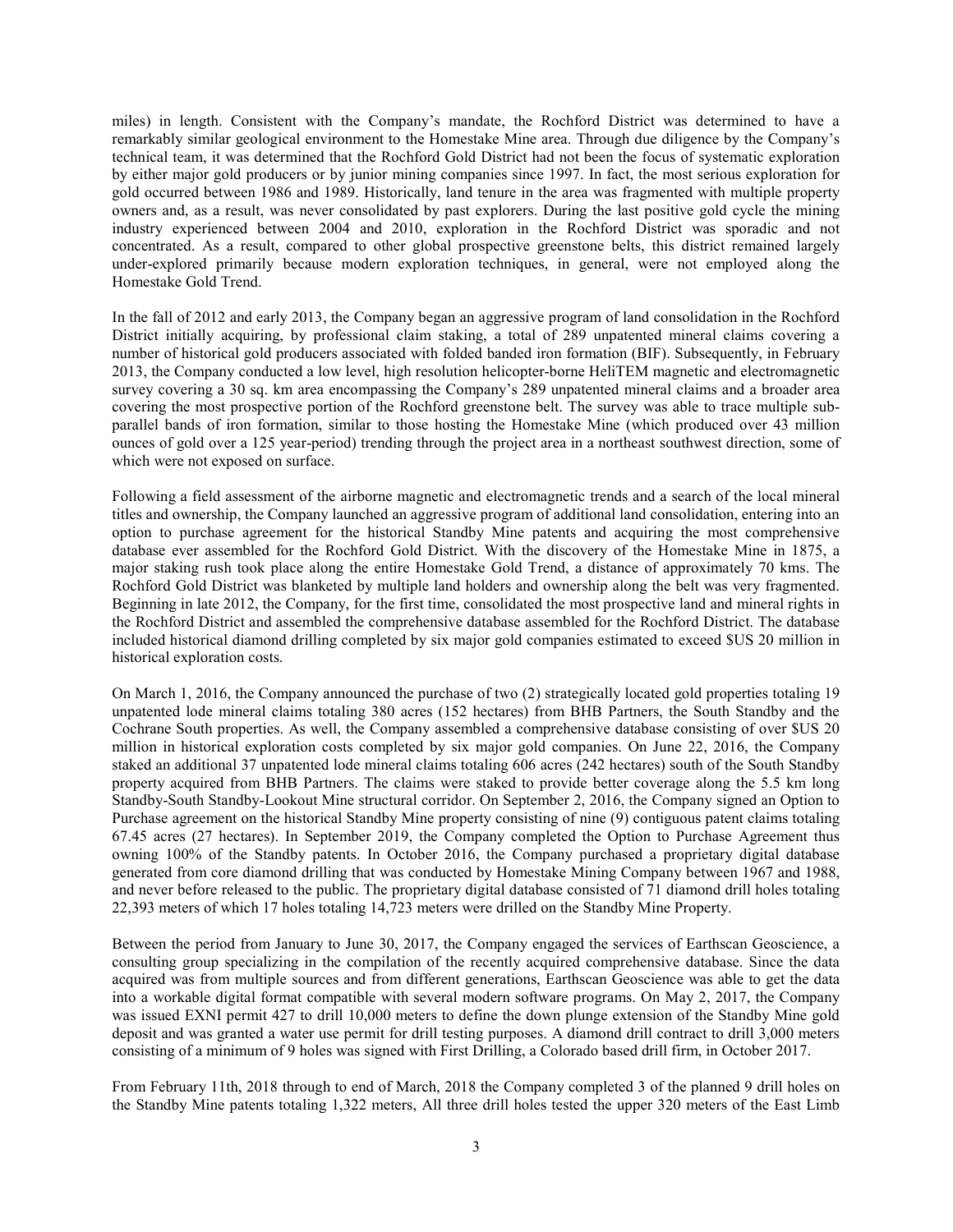Structure. The drill program was voluntarily halted due to degrading road conditions due to spring thawing. Following the upgrading of the access road, drilling resumed on June 4, 2018. Between that period and August  $7^{\text{th}}$ , 2018, the Company completed an additional three (3) holes for a grand total of 2,155 meters drilled to date. Finally, between August 8<sup>th</sup> and September 5<sup>th</sup>, 2018, the Company completed an additional 3 holes totaling 782 meters. In all, 9 drill holes totaling 2,937 meters were completed in Phase 1. Based on the positive results recorded in Phase 1, the Company developed a plan to drill a 1600 meter long "trunk hole" down plunge along the East Limb Structure to drill test two historical gold zones previously intersected by Homestake Mining between 1986 and 1987. The deepest gold zone to be tested was at about a 1,000 m veritcal depth. Directional drilling techniques and drill rig capable of drilling to 2800 m depths was used for Phase 2. To accomplish the deep drill testing, a total of 4,000 meters of drilling was planned for Phase 2. In September / October 2019, the Company recently closed a nonbrokered private placement and raised an aggregate of \$2,409,130.

The Phase 2 drill program was intiated on September 27, 2019 with the "trunk hole" (ST19-011) attaining a down plunge total depth of 1050 m. ST19-011 was terminated in early December 2019 due to difficulties in maintaining the desired dip and angle of this hole. A second hole, ST19-012, was drilled to test the down dip extension of Target #1 prior to the holiday period. Drilling was halted on December  $18<sup>th</sup>$ , 2019 and from October 2019 through to March 2020 a total of 2,551.35m were completed.

As of the date of this report, the Company controls a 100% interest in 458 unpatented lode mineral claims totaling 7,448.36 acres (3,014.25) hectares in the Rochford District and nine (9) patented claims totaling 67.45 acres (27 hectares) for a grand total of 7515.81 acres owned by the Company in the Rochford District.

# MINERAL EXPLORATION ACTIVITIES

### Standby Gold Project, Black Hills of South Dakota

The Rochford Gold District is situated within the Homestake Gold Trend 27 kilometers (16 miles) south-southwest of the Homestake Mine, one of the largest gold producers in North American history and the largest iron formationhosted gold deposit of its kind in the world. The Company's experienced technical team concluded that, the Homestake Mine and the Rochford District were remarkably similar in host rock composition, structural style, metamorphic grade, and gold mineralization concluding that the Rochford District had the potential to contain more than one economic gold deposit. More than 45,000,000 ounces of gold have been produced from the Black Hills, with the majority from the world famous Homestake Mine (~43,000,000 ounces of Au) in Lead, South Dakota.

In late 2012, the Company acquired a significant presence in the Rochford District by staking 289 unpatented mineral claims totaling 4,474 acres (1,810 hectares) covering a 7 km by 2 km segment. The claims were staked to cover 9 historical past high grade gold producers.

Between February and March, 2013, the Company completed a HeliTEM electromagnetic and magnetic airborne geophysical survey over the Standby Project area totalling 977.4 line km. Following further research, due diligence and numerous site visits to the Rochford District, in October 2015, the Company purchased two strategically located gold properties totaling 19 unpatented mineral claims and a comprehensive database that was never previously disclosed consisting of over \$US 20 million in historical exploration (primarily diamond drill results) from BHB Partners, a US based private group of geologists. The database and two gold properties were purchased for 4 million post-consolidated shares of the Company and no cash payment.

In mid-March, 2016, the Company increased its landholdings in the Rochford District by staking an additional 37 unpatented mineral claims to provide better coverage along the Standby Mine-South Standby-Lookout Mine 5.5 km long structural corridor. By mid-March, the Company had assembled a total of 345 unpatented mineral claims totaling 5,447 acres (2,204 hectares).

On September 12, 2016, the Company signed an exploration agreement with an option to purchase a 100-% interest in the historic Standby Mine property, a "turn of the century" high grade gold producer located in Pennington County and consisting of 9 contiguous patent claims totaling 67.45 acres. Gold mineralization at the Standby Mine is hosted in a synclinally folded, southeasterly plunging gold-hosted iron formation geologically similar to the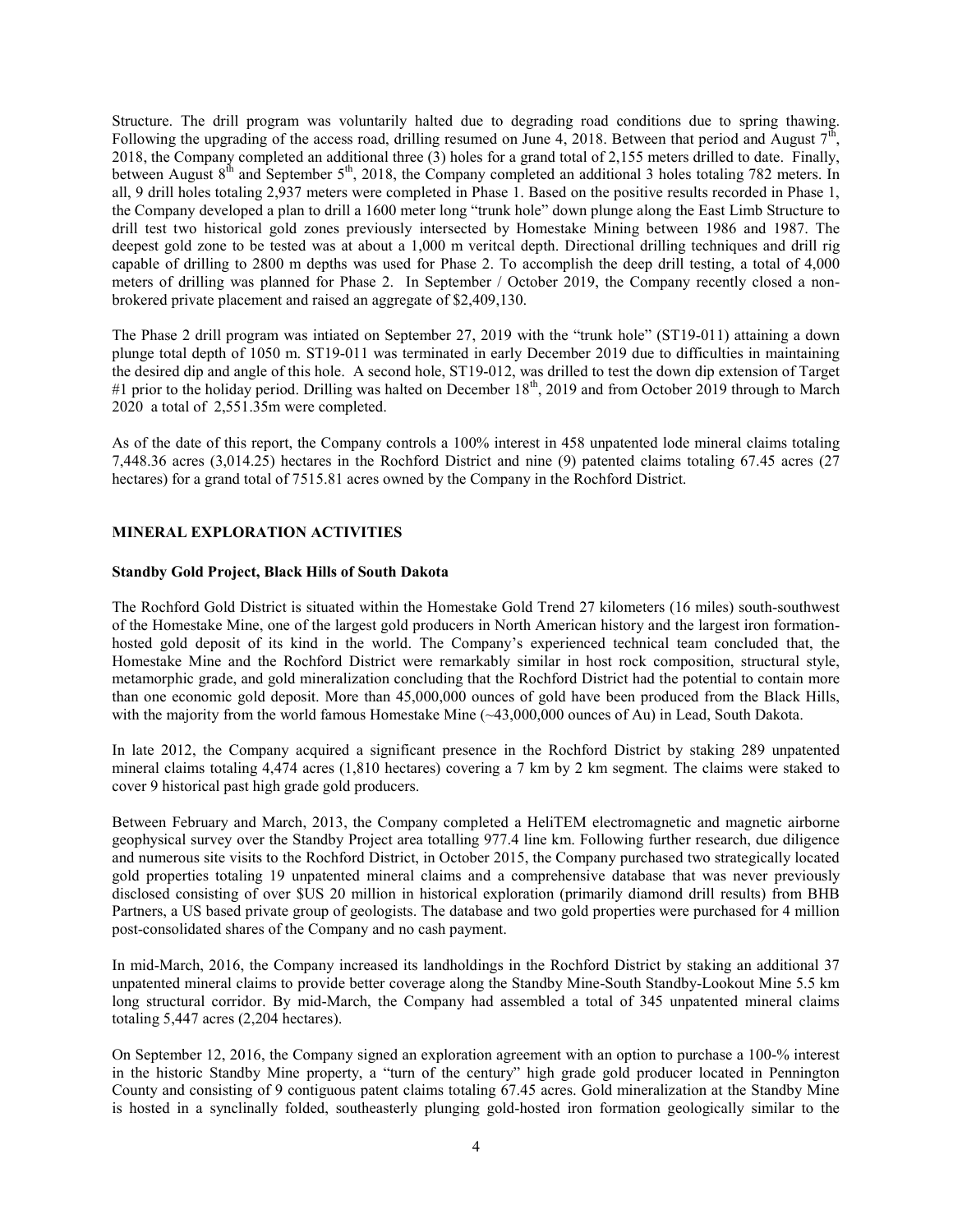Ledge-type deposits developed at the Homestake Mine. The Company also increased its landholdings in the Rochford District by staking an additional 113 unpatented mineral claims along the Standby Mine-South Standby-Lookout Mine. By end of March 2017, the Company had assembled a total of 458 unpatented mineral claims totaling 7,291 acres (2,951 hectares).

In April 2017, the Company engaged to services of Condor Geophysical Consulting based in Colorado, USA to conduct a Geo Interpretation of the magnetic data and a geophysical assessment of the airborne survey flown for the Company by Fugro in 2013. A final report was received from Condor in September 2017. In addition, the Company engaged the services of FMG Engineering, a local consulting firm based in Rapid City to assist the company to apply for drill permits on both the Standby Mine patented and on the Company's 100% owned unpatented claims located immediately south of the Cochrane gold deposit.

In October 2017, the Company signed a drilling contract with First Drilling, a Colorado-based drill contractor, to drill up to 12 holes on the Standby Mine patents. On February 11, 2018, drilling began and by September 5, 2018 nine holes of the planned twelve holes totaling 2,937 meters were completed. The deepest hole in Phase 1 tested the East Limb Structure to about 500 meters below the Standby Mine workings. Phase 1 drill results confirmed that the 30-meter wide sheared banded iron formation that hosts the Standby Mine deposit is open down plunge below 500 meters TVD and that the gold mineralization had similar characteristics to the Homestake Mine ledges.

In September 2019, the Company completed the purchase of the Standby Mine patents totaling 67.45 acres.

The annual rental fees payable to the South Dakota Bureau of Land Management (BLM) for all of the Company's land holdings in the Rochford District were paid in August 2019, assuring the claim package is in good standing until September 1, 2020.

Between October 2019 and March 20, 2020, the Company completed 7 holes totaling 2,551.35 meters designed to extend the Standby Mine gold zone down plunge below a vertical depth of 400 meters.

# Qualified Person

The technical contents in this document have been reviewed and approved by Nelson W. Baker, P.Eng., a qualified person as defined by National Instrument (NI) 43-101.

# DISCUSSION OF OPERATIONS

The Company is an exploration stage company and has no operating revenue. Expenditures related to mineral exploration and evaluation assets are capitalized. During the three months ended June 30, 200, the Company incurred \$2,579 (2019 - \$ nil) in acquisition and property claim maintenance costs and \$36,467 (2019 - \$16,920) in exploration expenditures. The details of the mineral expenditures are included in the note 7 to the consolidated financial statements.

During the three months ended June 30, 2020, the Company reported a net loss of \$231,301 compared to a net loss of \$238,417 incurred in the three months ended June 30, 2019. The loss in 2020 quarter relates primarily to general operating expenses of \$266,533 (2019 - \$233,416), partially mitigated by foreign exchange gain of \$35,232 (2019 loss of \$5,001). The general operating expenses excluding share-based payment expenses for the three months ended June 30, 2020 were \$221,347 (2019 - \$190,240). Some of the significant expense items are summarized as follows:

- Consulting fees of \$22,500 (2019 \$24,574) relate to fees to contract consultants for corporate and general geological consulting work.
- Management fees of \$81,000 (2019 \$81,000) relate to fees to the Company's management team. The Company has entered into four consulting agreements with a director and three companies controlled separately by two directors and an officer of the Company for management and corporate financial consulting services. The total monthly fee for these management agreements is \$27,000 (2019 - \$27,000).
- Media and news dissemination of \$40,863 (2019 \$2,486) include costs of marketing firms, media events and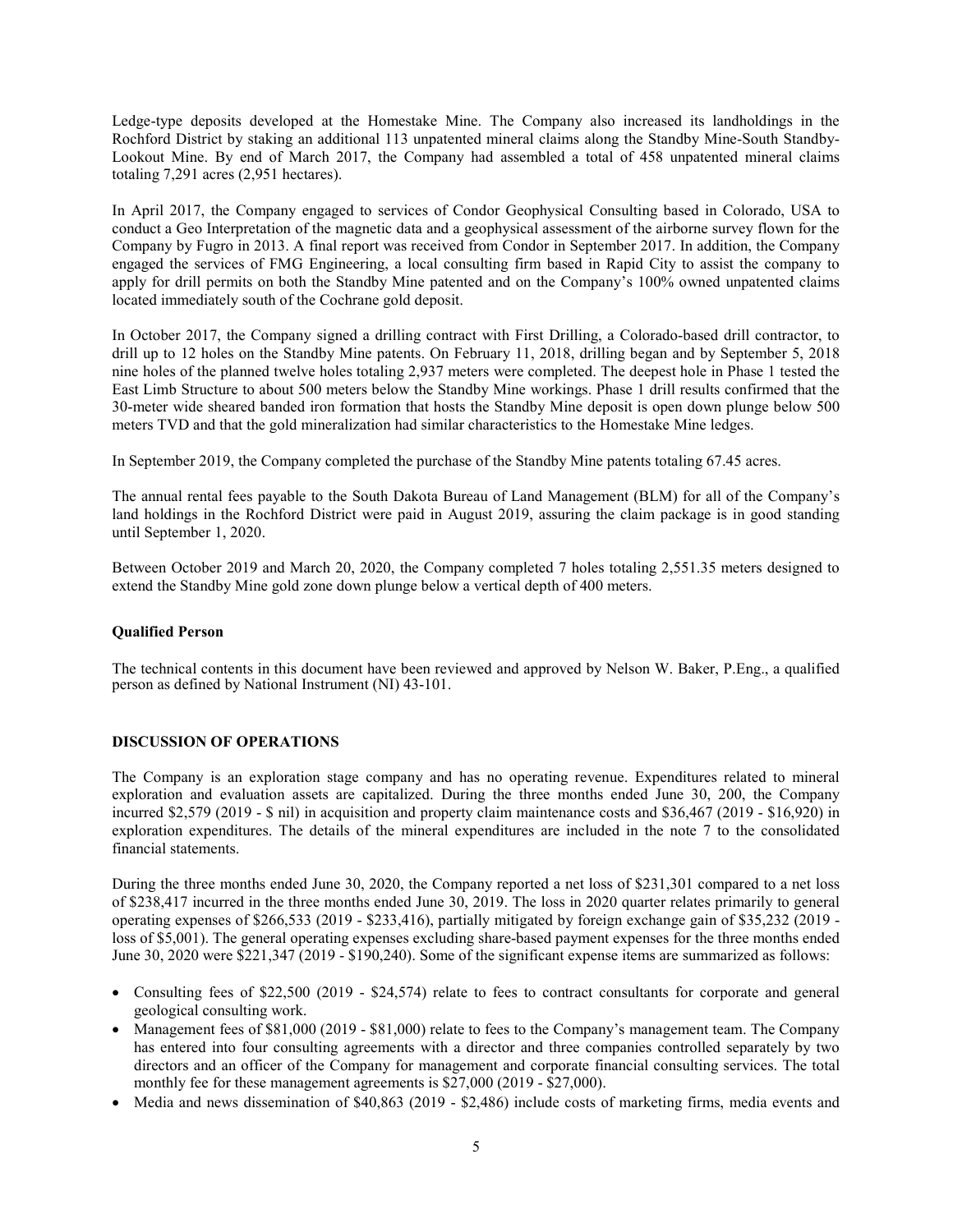publications, news dissemination and promotional materials and have increased from the comparative period due to increased promotion activities.

• Professional fees of \$20,012 (2019 - \$14,053) are comprised of \$8,137 (2019 - \$1,728) for legal and \$11,875 (2019 - \$12,325) for accounting and audit related costs.

Share-based payment expenses of \$45,186 (2019 - \$43,176), a non-cash charge, are the estimated fair value of the stock options were vested during the period. The Company used the Black-Scholes option pricing model for the fair value calculation.

# SUMMARY OF QUARTERLY RESULTS

The following table sets forth selected unaudited financial information for the Company's eight most recent quarters ending with the last quarter for the three months ended on June 30, 2020.

|                                                                                 | For the Three Months Ending |                          |                          |                            |                          |                          |                  |                   |  |
|---------------------------------------------------------------------------------|-----------------------------|--------------------------|--------------------------|----------------------------|--------------------------|--------------------------|------------------|-------------------|--|
|                                                                                 | Fiscal 2021                 | <b>Fiscal 2020</b>       |                          |                            |                          | <b>Fiscal 2019</b>       |                  |                   |  |
|                                                                                 | Jun. 30,<br><b>2020</b>     | Mar. 31,<br>2020         | Dec. 31,<br>2019         | Sept. 30,<br>2019          | Jun. 30,<br>2019         | Mar. 31,<br>2019         | Dec. 31,<br>2018 | Sept. 30,<br>2018 |  |
|                                                                                 | (S)                         | $(\$)$                   | (S)                      | $\left( \mathbb{S}\right)$ | $(\$)$                   | <b>(\$)</b>              | (S)              | $(\$)$            |  |
| Total revenues                                                                  | -                           | $\overline{\phantom{a}}$ | $\overline{\phantom{a}}$ | -                          | $\overline{\phantom{a}}$ | $\overline{\phantom{a}}$ | -                |                   |  |
| Income (loss) from<br>continuing operations                                     | (231, 301)                  | (436, 280)               | (545, 522)               | (215, 257)                 | (238, 417)               | (182, 052)               | (197, 346)       | (226, 476)        |  |
| Net income (loss)                                                               | (231, 301)                  | (436, 280)               | (545, 522)               | (215, 257)                 | (238, 417)               | (182, 052)               | (197, 346)       | (226, 476)        |  |
|                                                                                 |                             |                          |                          |                            |                          |                          |                  |                   |  |
| Income (loss) from<br>continuing operations<br>per share - basic and<br>diluted | (0.00)                      | (0.01)                   | (0.01)                   | (0.00)                     | (0.00)                   | (0.00)                   | (0.00)           | (0.00)            |  |
| Net income (loss) per<br>share - basic and<br>diluted                           | (0.00)                      | (0.01)                   | (0.01)                   | (0.00)                     | (0.00)                   | (0.00)                   | (0.00)           | (0.00)            |  |

### LIQUIDITY AND CAPITAL RESOURCES

As at June 30, 2020, the Company had a cash balance of \$138,362, an increase of \$7,887 from the cash balance of \$130,475 on March 31, 2020. The Company spent \$40,384 (2019 - \$15,563) in operating activities and \$52,873 (2019 - \$8,735) on its mineral exploration project. During the three months ended June 30, 2020, the Company received net proceeds of \$114,800 (2019 - \$nil) from issuance of common shares and paid \$13,656 (2019 - \$24,727) on lease liability.

The Company had working capital deficiency of \$984,343 as at June 30, 2020 compared to working capital deficiency of \$888,585 as at March 31, 2020.

Management estimates that the general operating costs, excluding share-based payments expense, for the next 12 months will be approximately \$1,300,000. At present, the Company does not have sufficient capital resources to meet its anticipated operating and capital requirements for the next 12 months. The Company will continue to monitor the current economic and financial market conditions and evaluate their impact on the Company's liquidity and future prospects.

#### Going Concern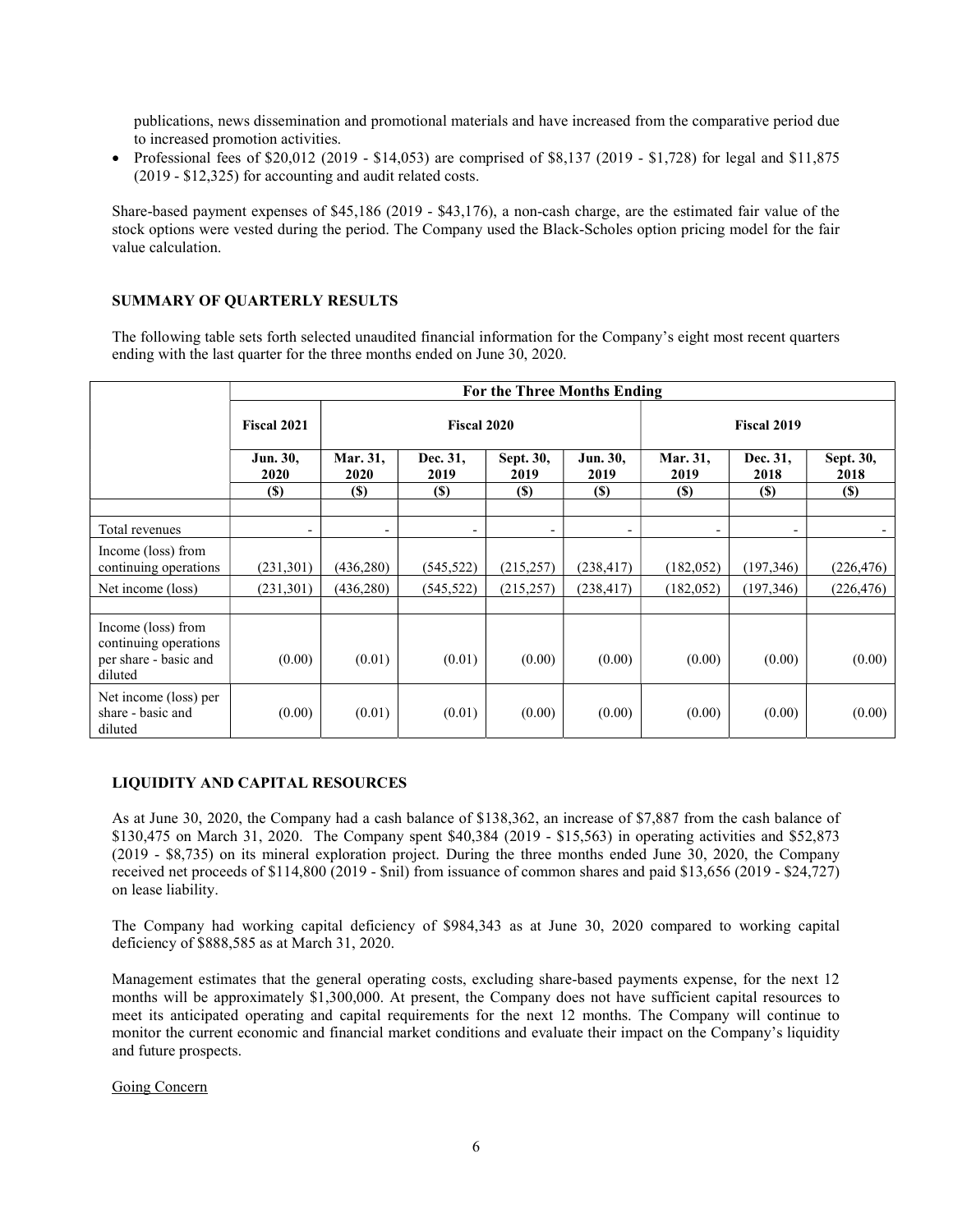The Company is an exploration stage company. At present, the Company's operations do not generate cash flow and its financial success is dependent on management's ability to discover economically viable mineral deposits. The mineral exploration process can take many years and is subject to factors that are beyond the Company's control. In order to continue as a going concern and to meet its corporate objectives, which primarily consist of exploration work on its mineral properties, the Company will require additional financing through debt or equity issuances or other available means. Although the Company has been successful in the past in obtaining financing, there is no assurance that it will be able to obtain adequate financing in the future or that such financing will be on terms advantageous to the Company. Management believes it will be able to raise equity capital as required in the long term, but recognizes there will be risks involved that may be beyond their control. The annual and interim financial statements do not include any adjustments to the recoverability and classification of reduced asset amounts and classification of liabilities that might be necessary should the Company be unable to continue operations. These adjustments could be material. The Company is not subject to material externally-imposed capital constraints.

# OFF-BALANCE SHEET ARRANGEMENTS

The Company does not have any off-balance sheet arrangements.

# RELATED PARTY TRANSACTIONS

Amounts due to related parties of \$190,010 (March 31, 2019 - \$94,389) were for services rendered to the Company by the directors and officers or companies controlled by its directors and officers or former directors and are unsecured, non-interest bearing, and have no specific terms of repayment.

During the year ended March 31, 2019, the Company received loans of \$35,000 from the President of the Company. During the year ended March 31, 2020, the Company received additional loans of \$25,400 from the President of the Company. The loans are unsecured, bear annual interest at 5% and are payable on demand. As at March 31, 2020, the Company had repaid the loan in full together with the accrued interest of \$890.

During the year ended March 31, 2020, the Company received loans of \$18,135 from a company controlled by a director of the Company. The loans are unsecured, bear annual interest at 5% and are payable on demand. As at March 31, 2020, the Company had repaid the loan in full together with the accrued interest of \$199.

Key management personnel include directors (executive and non-executive) and senior officers of the Company. The compensation paid or payable to key management personnel during the three month periods ended June 30 is as follows:

|                                                              |               | 2020                          | 2019             |
|--------------------------------------------------------------|---------------|-------------------------------|------------------|
| Consulting fees<br>Professional fees<br>Share-based payments | <sup>\$</sup> | 81,000 \$<br>10,050<br>17,836 | 81,000<br>11,853 |
| Total                                                        | S             | 108,886 \$                    | 92,853           |

The Company entered into the following transactions relating to key management personnel and entities over which they have control or significant influence during the three month period ended June 30, 2020:

- a) Incurred management fees of \$30,000 (2019 \$30,000) to a company controlled by the President of the Company.
- b) Incurred management fees of \$15,000 (2019 \$15,000) to a company controlled by a director of the Company.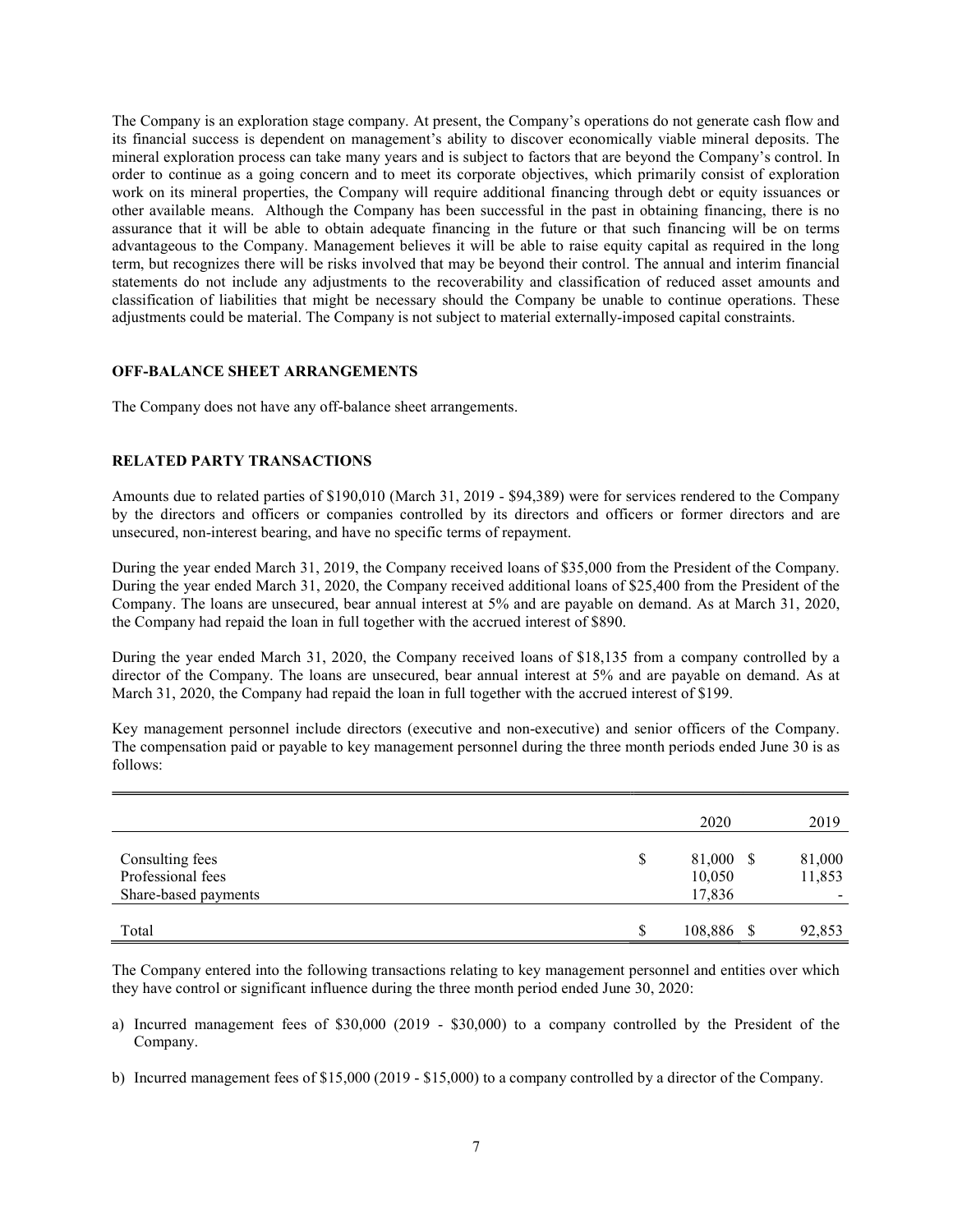- c) Incurred management fees of \$21,000 (2019 \$21,000) to a director of the Company.
- d) Incurred professional fees of \$675 (2019 \$1,728) to a company which a director of the Company is an officer.
- e) Incurred professional fees of \$9,375 (2019 \$\$10,125) and management of \$15,000 (2019 \$15,000) to a company controlled by the Chief Financial Officer of the Company.

The Company has entered into four consulting agreements with a director and three companies controlled separately by two directors and an officer of the Company for management and corporate consulting services for a total monthly fee of \$27,000 plus applicable taxes. These agreements are for a one year term and continue thereafter on a month to month basis and may be terminated with a six month notice or a termination payment equal to six months' remuneration.

# CRITICAL ACCOUNTING ESTIMATES

The preparation of the Company's consolidated financial statements requires management to make estimates and assumptions that affect the reported amounts of assets and liabilities at the date of the financial statements and reported amounts of expenses during the period. Actual results could differ from these estimates. The Company's management reviews these estimates and underlying assumptions on an ongoing basis, based on experience and other factors, including expectations of future events that are believed to be reasonable under the circumstances. Revisions to estimates are adjusted for prospectively in the period in which the estimates are revised. Significant areas requiring the use of management estimates include:

- i) The determination of the fair value of stock options and agent's warrants using stock pricing models, require the input of highly subjective assumptions, including the expected price volatility. Changes in the subjective input assumptions could materially affect the fair value estimate.
- ii) The determination of deferred income tax assets or liabilities requires subjective assumptions regarding future income tax rates and the likelihood of utilizing tax carry-forwards. Changes in these assumptions could materially affect the recorded amounts.

# FINANCIAL INSTRUMENTS

The Company classified its financial instruments as follows: cash and cash equivalents and restricted cash classified as subsequently measured at amortized cost; trade and other payables, amounts due to related parties, and loan payable to related party as subsequently measured at amortized cost financial liabilities. The carrying amount of financial assets and liabilities carried at amortized cost is a reasonable approximation of fair value due to the relatively short period to maturity of these financial instruments.

#### Financial risk management

The Company's financial risks arising from its financial instruments are credit risk, liquidity risk, interest rate risk and foreign exchange rate risk. The Company's exposures to these risks and the policies on how to mitigate these risks are set out below. Management manages and monitors these exposures to ensure appropriate measures are implemented on a timely and effective manner.

#### Credit risk

Credit risk is the risk of potential loss to the Company if the counter party to a financial instrument fails to meet its contractual obligations. The credit risk of the Company is associated with cash and cash equivalents and restricted cash. The credit risk with respect to its cash and cash equivalents and restricted cash is minimal as they are held with high-credit quality financial institutions. Management does not expect these counterparties to fail to meet their obligations.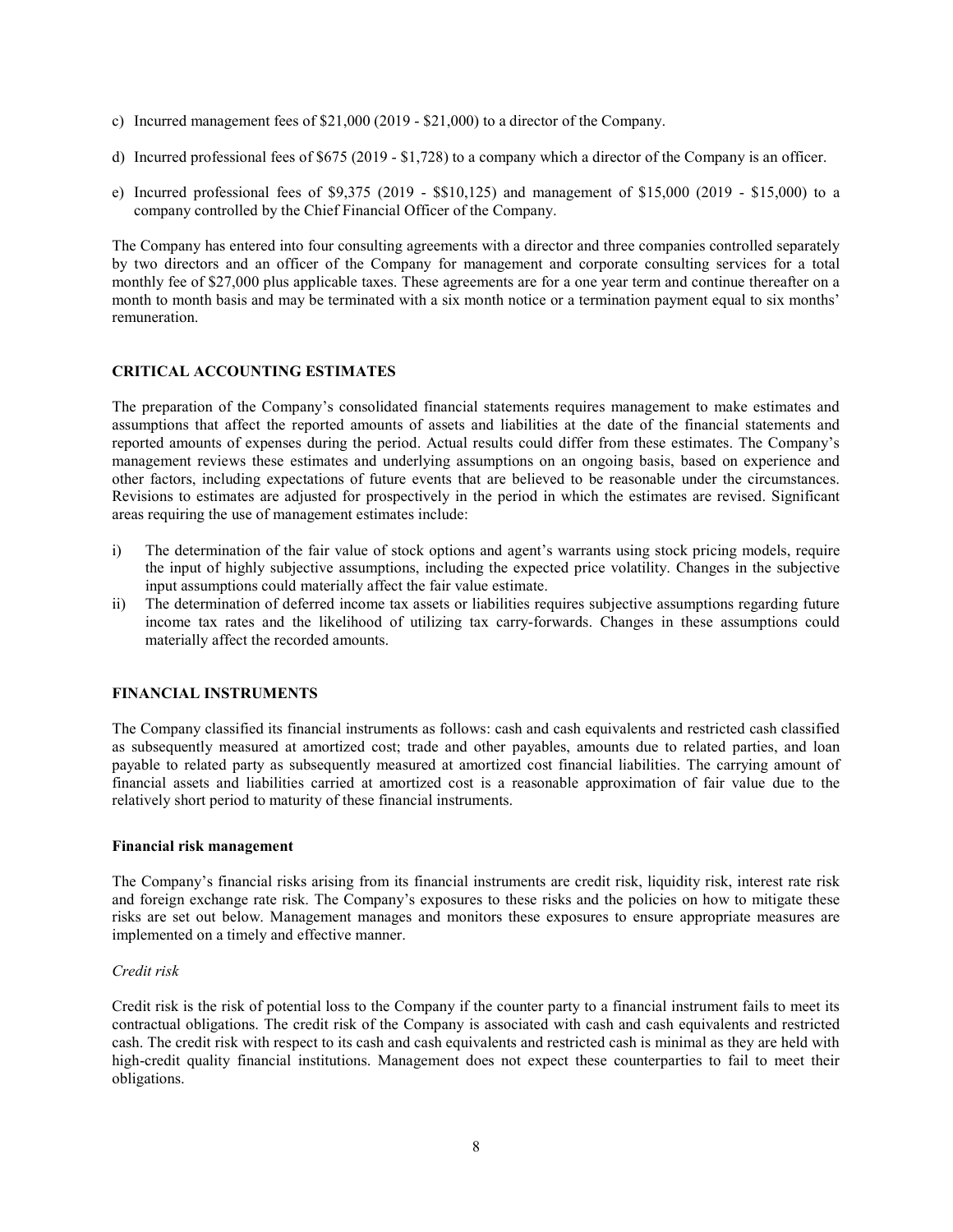#### Liquidity risk

Liquidity risk is the risk that the Company will not meet its obligations associated with its financial liabilities as they fall due. The Company performs cash flow forecasting for each fiscal year to ensure there is sufficient cash available to fund its projects and operations. As at June 30, 2020, the Company had a cash balance of \$138,362 and current liabilities of \$1,282,869. The Company's financial liabilities include trade and other payables which have contractual maturities of 30 days or are due on demand.

At present, the Company's operations do not generate cash flow. The Company's primary source of funding has been the issuance of equity securities through private placements and the exercise of stock options and warrants as well as loans from related parties. Despite previous success in completing these financings, there is no guarantee of obtaining future financings.

#### Interest rate risk

Interest risk is the risk that fair value or future cash flows of a financial instrument will fluctuate because of changes in the market interest rates. The Company is exposed to interest rate risk to the extent that the cash maintained at the financial institutions. The interest rate risks on cash and restricted cash are not considered significant due to their short-term nature and maturity.

#### Foreign exchange rate risk

Foreign exchange risk is the risk that fair value or future cash flows of a financial instrument will fluctuate because of changes in foreign exchange rates. The Company's functional currency is the Canadian dollar and major purchases are transacted in Canadian dollars. The Company funds certain operations, exploration and administrative expenses in the United States by using US dollars converted from its Canadian bank accounts. At June 30, 2020, the Company had financial assets of \$40,668 and financial liabilities of \$941,275 denominated in United States dollars. A 10% strengthening of the US dollar would affect net loss by approximately \$90,000. The Company does not hedge its foreign exchange risk.

# OUTSTANDING SHARE DATA

The Company had the following common shares, stock options and warrants outstanding as at the date of this report on a post consolidated basis:

| Issued and Outstanding Common shares | 93,493,203   |
|--------------------------------------|--------------|
| Stock options                        | 6,200,000    |
| Warrants                             | 19, 117, 679 |
|                                      |              |
|                                      | 118,810,882  |

# CHANGES IN ACCOUNTING POLICIES INCLUDING INITIAL ADOPTION

#### New accounting policy

There were no new or amended IFRS pronouncements effective January 1, 2020 that impacted the Company's interim consolidated financial statements.

### RISK AND UNCERTAINTIES

#### Operating Hazards and Risks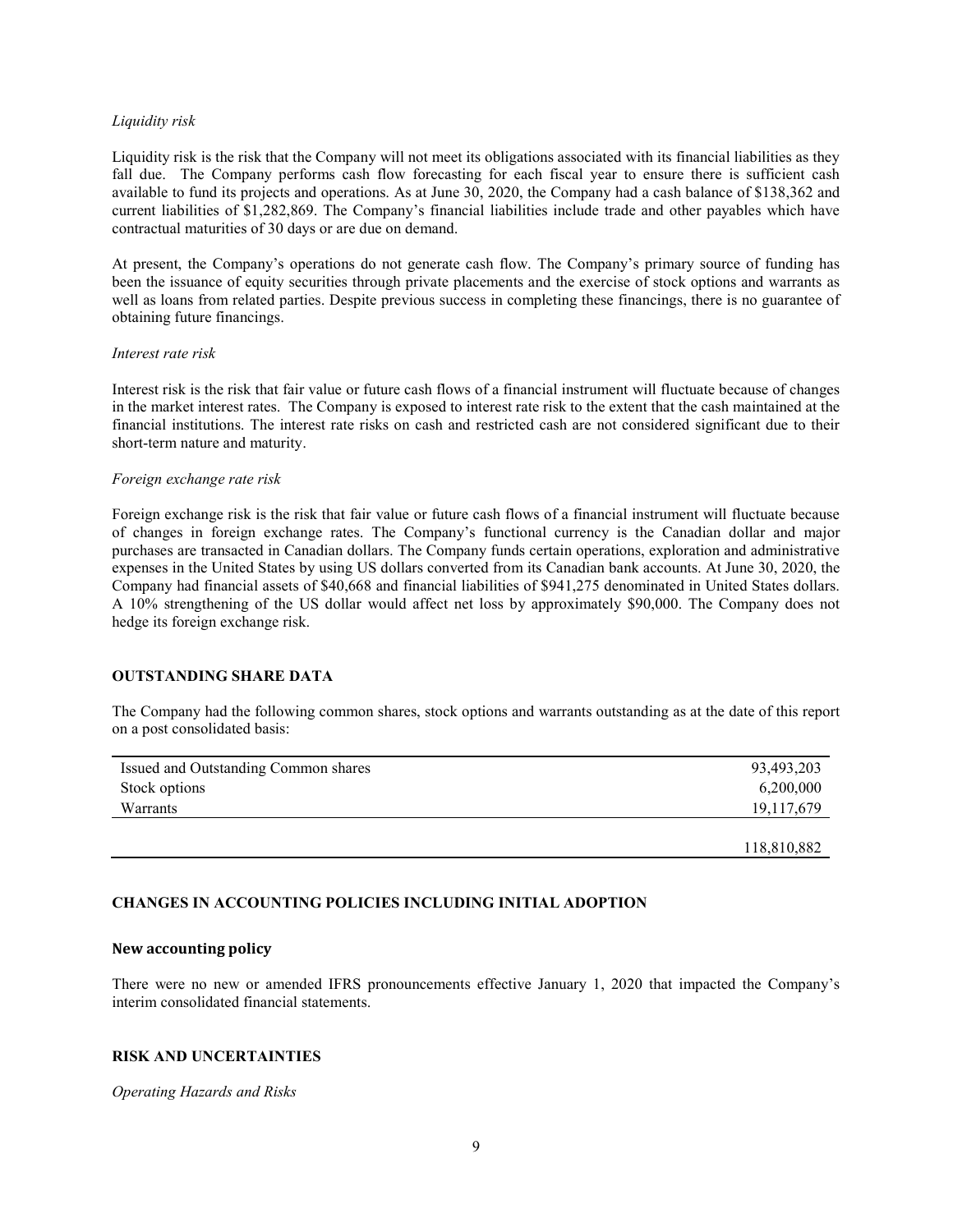Mineral exploration involves many risks. The operations in which the Company has a direct or indirect interest will be subject to all the hazards and risks normally incidental to exploration, any of which could result in work stoppages and damage to persons or property or the environment and possible legal liability for any and all damage. Fires, power outages, labour disruptions, flooding, landslides and the inability to obtain suitable or adequate machinery, equipment or labour are some of the risks involved in the conduct of exploration programs. In addition, certain properties of the Company are located within the areas that may include Native American asserted traditional territories, and the exploration and development of these properties may affect or be perceived to affect asserted Native American rights and titles, which may cause permitting delays or opposition by Native American groups.

#### Environmental Factors

The Company currently conducts exploration activities in South Dakota of US. Such activities are subject to various laws, rules and regulations governing the protection of the environment. Such legislation imposes rigorous standards on the mining industry to reduce or eliminate the effects of waste generated by extraction and processing operations and subsequently deposited on the ground or emitted into the air or water.

All phases of the Company's operations are subject to environmental regulation in the jurisdictions in which it operates. Environmental legislation is evolving in a manner which requires stricter standards and enforcement, increased fines and penalties for non-compliance, more stringent environmental assessments of proposed properties and a heightened degree of responsibility for companies and their officers, directors and employees. There is no assurance that future changes in environmental regulation, if any, will not adversely affect the Company's operations. The cost of compliance with changes in governmental regulations has the potential to preclude entirely the economic development of a property.

The Company is able to conduct its exploration within the provisions of the applicable environmental legislation without undue constraint on its ability to carry on efficient operations. The estimated annual cost of environmental compliance for all properties held by the Company in the exploration stage is minimal and pertains primarily to carrying out diamond drilling, trenching or stripping. Environmental hazards may exist on the Company's properties, which hazards are unknown to the Company at present, which have been caused by previous or existing owners or operators of the properties.

### Governmental Regulation

Exploration activities on the Company's properties are affected to varying degrees by: (i) government regulations relating to such matters as environmental protection, health, safety and labour; (ii) mining law reform; (iii) restrictions on production, price controls, and tax increases; (iv) maintenance of claims; (v) tenure; and (vi) expropriation of property. There is no assurance that future changes in such regulation, if any, will not adversely affect the Company's operations. Changes in such regulation could result in additional expenses and capital expenditures, restrictions on the availability of capital, competition, reserve uncertainty, potential conflicts of interest, title risks, dilution, and restrictions and delays in operations, the extent of which cannot be predicted.

The Company is at the exploration stage on all of its properties. Exploration on the Company's properties requires responsible best exploration practices to comply with company policy, government regulations, maintenance of claims and tenure. All mining activities in South Dakota, regardless of the private or public status of the land on which they occurs, are regulated through the South Dakota Mined Land Reclamation Act, and the South Dakota Mined Land Reclamation Regulations. The South Dakota Department of Environment of Natural Resources (DENR) administers the state mining laws; mining-related environmental permits are issued by the DENR and its governor appointed citizen boards.

If any of the Company's projects are advanced to the development stage, those operations will also be subject to various laws and regulations concerning development, production, taxes, labour standards, environmental protection, mine safety and other matters.

# Additional Funding Requirements